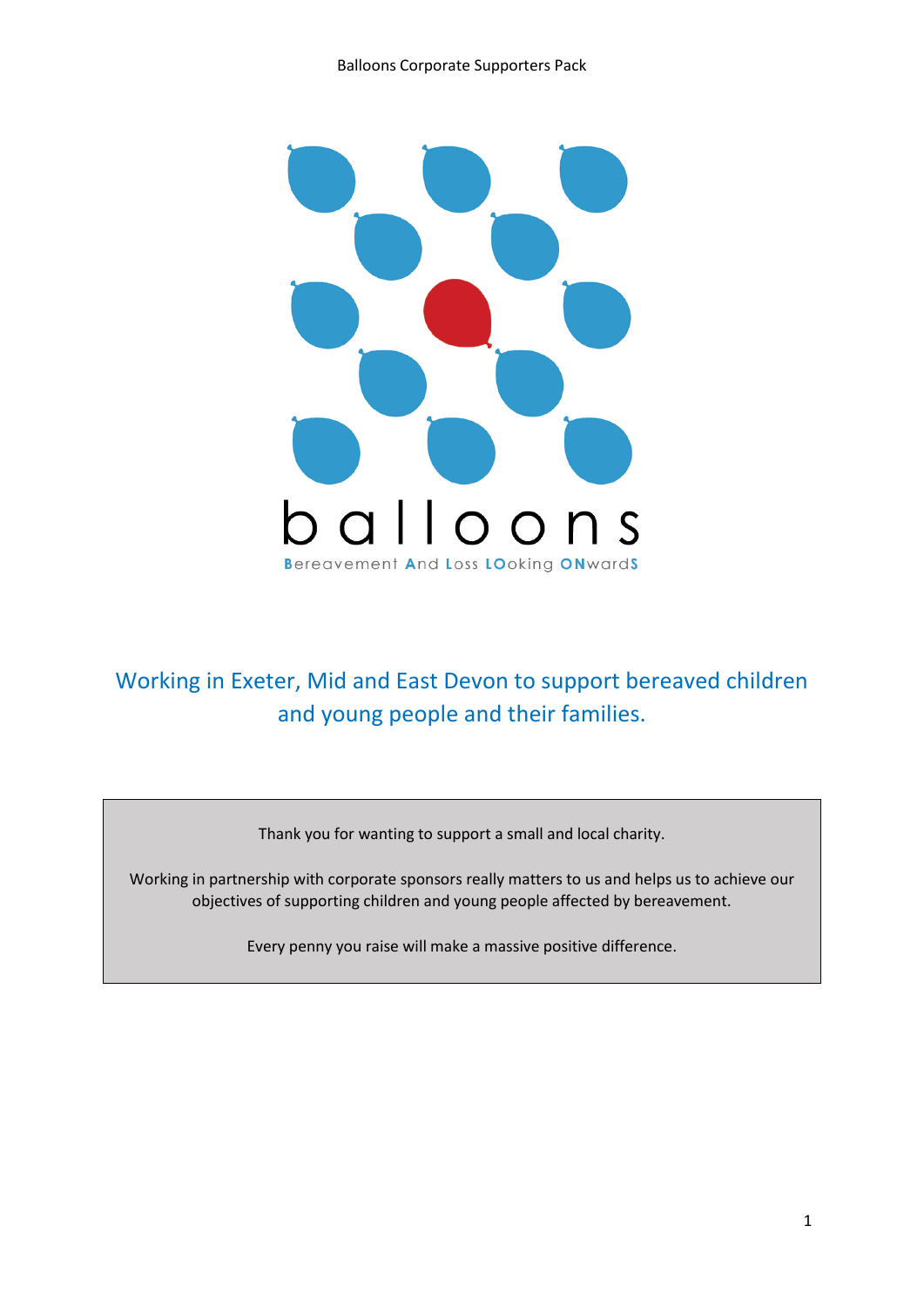Dear Supporter

By opening this Balloons Corporate Supporters Pack, you have taken the first step towards creating a more positive future for bereaved children and young people in Exeter, Mid and East Devon.

Balloons is a small, local charity that has been working across our geographical area for over 14 years. We provide 1:1 pre- and postbereavement support to children and young people aged 5-25. We also support their families by providing our telephone helpline and family events, and we deliver childhood grief training to local agencies.

Bereavement changes the lives of children and young people forever. We help them to cope with the impact by providing support that is short-term, focussed and specific.

Every penny you raise will make a real difference to those children and their families. Without the generous support of local companies such as yours, we shall not be able to continue our invaluable work.

We look forward to working with you so that together we can reach out to all the bereaved children and young people who need our support.

We look forward to hearing from you soon.

Yours faithfully, Nicola Clarke Balloons CEO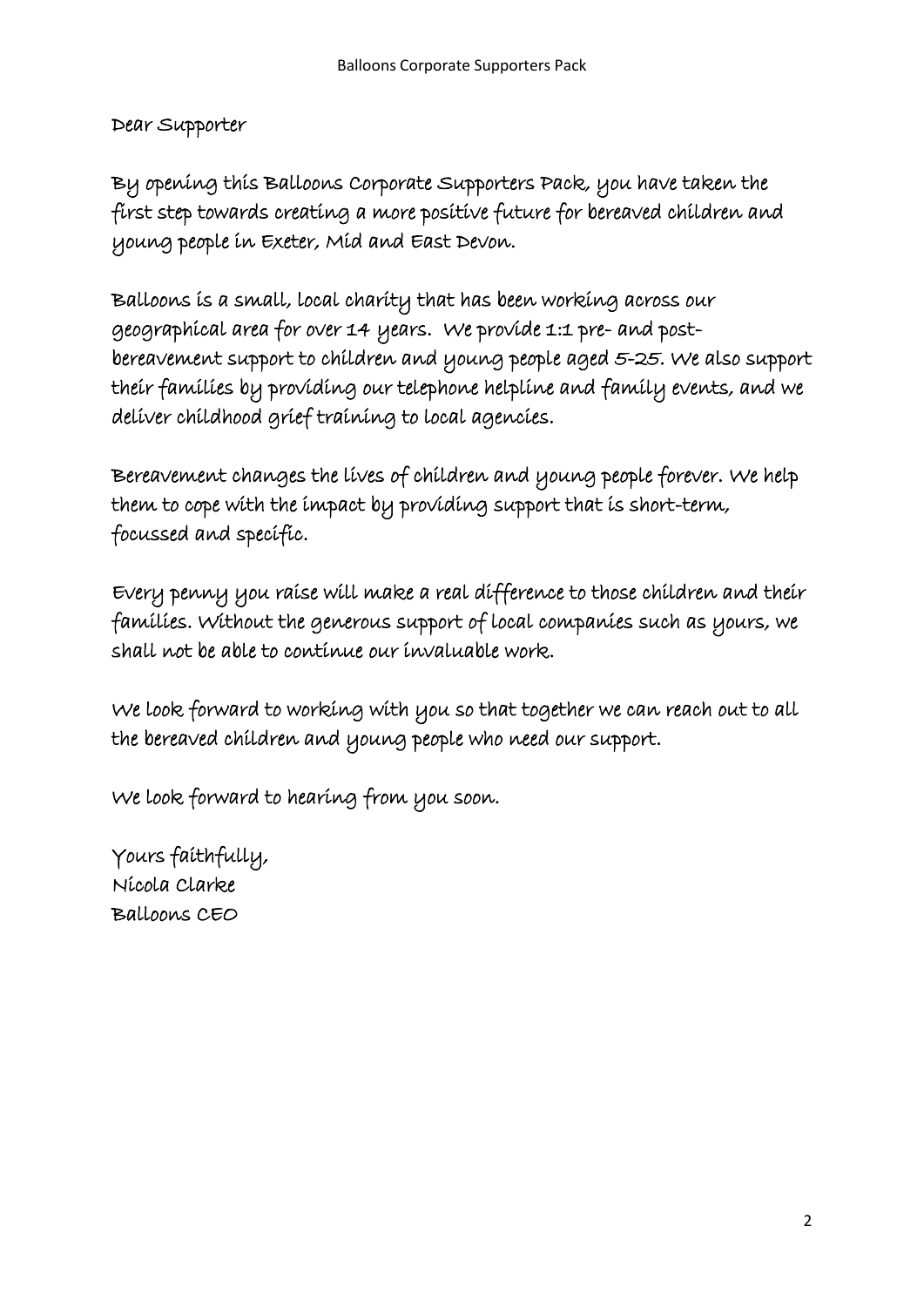# **CONTENTS**

| Summary               | Page 4  |
|-----------------------|---------|
| <b>Our Vision</b>     | Page 5  |
| <b>Our Mission</b>    | Page 5  |
| <b>Our Values</b>     | Page 5  |
| <b>Our Activities</b> | Page 6  |
| How you can help      | Page 8  |
| What's next           | Page 10 |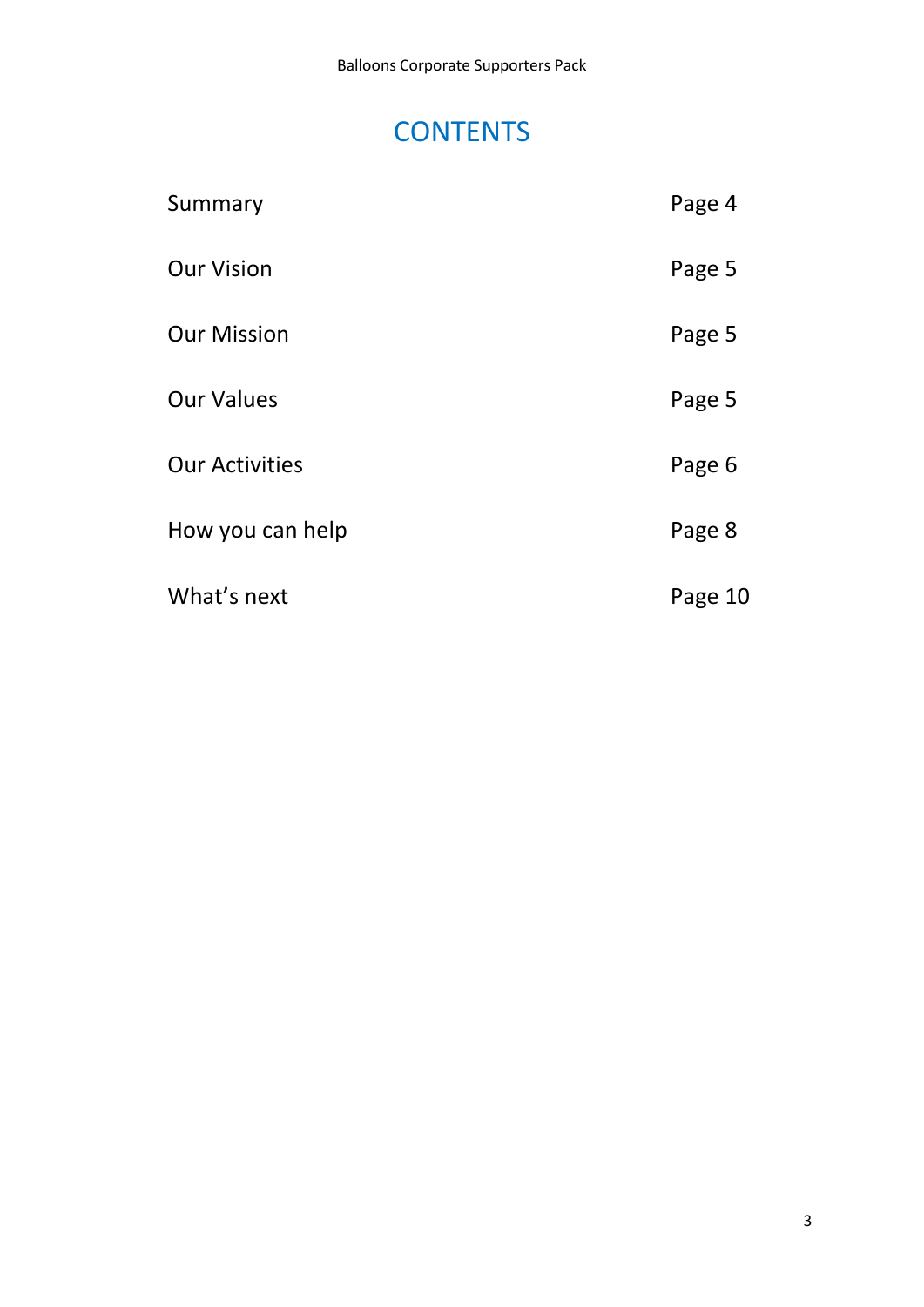### **Summary**

Bereavement affects everyone at some point, and UK statistics set the context for our work:

-1 in 29 schoolchildren have been bereaved of a parent or sibling – that's one pupil in every class

-Approximately 111 children are bereaved of a parent every day

-Children and young people who suffer bereavement are ten times more likely to commit offenses than those who have not

With the right support at the right time, bereaved children and young people (C&YP) can become resilient adults.

Our aspiration is that all children and young people who need us will be able to access our services.

Balloons was first conceived by a small group of healthcare professionals who didn't have anywhere to refer bereaved children for specialist support. Start-up funding was secured from the Big Lottery in February 2007.

Balloons services are open to all pre- and post-bereaved C&YP in Exeter, Mid and East Devon. They have experienced the death, or will experience the imminent death of someone significant in their lives. Volunteer Grief Support Workers (GSWs) support the C&YP through their grieving and healing process.

Research clearly indicates that the death of a significant loved one has a profoundly negative impact on C&YP. Those who are not supported to process their grief have:

- poorer health and educational outcomes
- are more likely to engage in anti-social behaviour
- have higher teenage pregnancy rates
- are more prone to depression and suicide

Balloons is well respected for the positive impact that our work has. We work directly with over 150 children and young people each year through our 1:1 Grief Support work, and support many more through our helpline, care packages, training and activity days.

We want to continue to provide high quality services and your support will make a huge difference to us.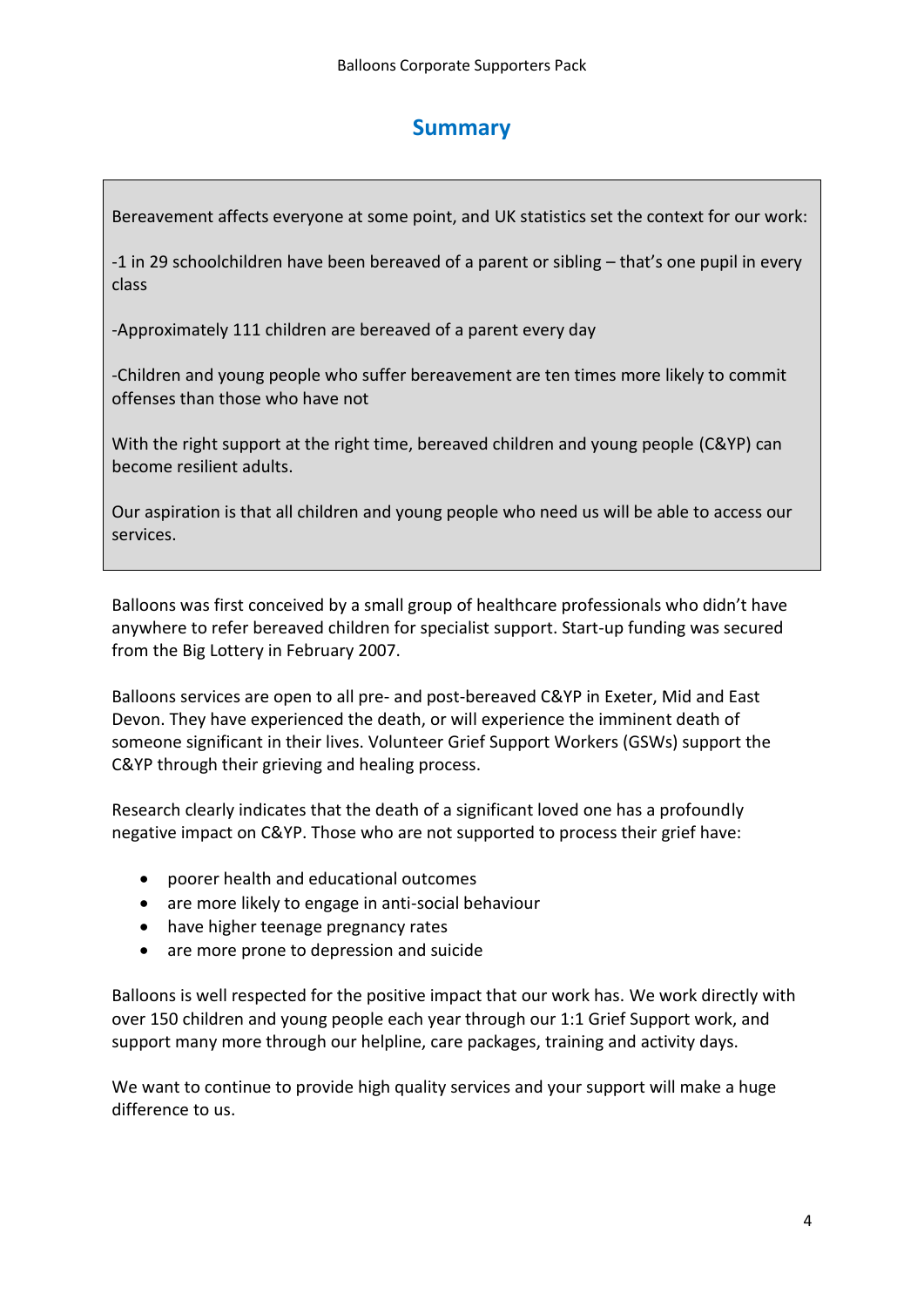# **Our Vision**

That bereaved children and young people have somewhere to turn when someone significant in their lives dies.

## **Our Mission**

To support bereaved children and young people in our area when someone significant in their life dies. To work alongside their families and the professionals who provide care to them to further enhance the support they receive.

## **Our Values**

- 1. **Open, reflective and responsive:** delivering a service which centrally positions the needs and concerns of bereaved C&YP and creates a safe space for them to process grief, remaining dynamic and responsive and building a bespoke and creative support package
- 2. **Compassionate:** ensuring that bereaved C&YP are treated with dignity and respect and listened to without judgement
- 3. **Supportive:** supporting the professional and family communities within which C&YP live so that they in turn can provide support to bereaved C&YP
- 4. **Innovative:** willing to engage with new developments in the field of childhood grief and ensure that our practice is relevant and forward thinking
- 5. **Trustworthy:** building relationships that are open, honest, collaborative and C&YP centred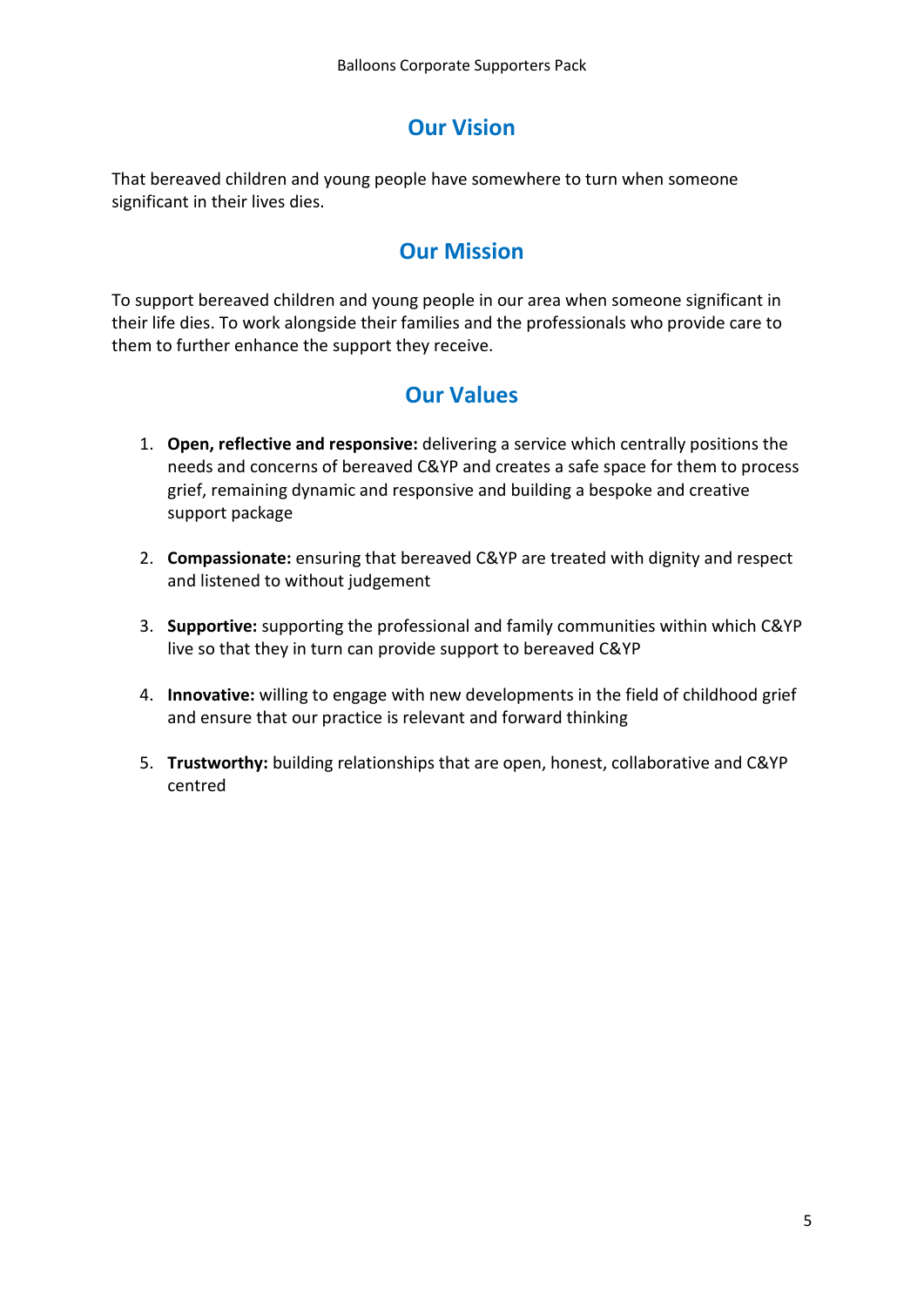

- 1. **1:1 Support to Bereaved C&YP** we work with C&YP when they have experienced the death of a loved one, including circumstances where the loss is catastrophic, for example as a result of murder, suicide or a fatal accident. We also work closely with C&YP when a parent or sibling has a terminal diagnosis, supporting them to face a very difficult future in the run up to and the aftermath of the death. Over 50% of our work is where a parent dies. We also support C&YP when a sibling is dying or has died. Our 1:1 support work is bespoke, responding to the unique circumstances of each individual C&YP. Volunteer Grief Support Workers support the C&YP through their grieving and healing process, resulting in a range of positive outcomes including the ability of the C&YP to maintain emotional and social health and to stay positively engaged in family and school life.
- 2. **Activity Days** after 1:1 support many C&YP attend our Activity Days, participating in a range of activities to enhance their personal sense of wellbeing in a safe environment with others who have had similar bereavement experiences. This reduces feelings of isolation and enables the bereaved C&YP to physically challenge themselves in a supported environment. Physical activity forms part of their stress reduction, developing confidence and self-belief. The varied nature of each Activity Day ensures that the C&YP enhance emotional, physical and social wellbeing. Many bereaved C&YP experience feelings of exclusion in group situations and suffer from a loss of confidence when tackling new or challenging situations. The Activity Days act as a springboard in lessening those feelings. Feedback from the C&YP is very positive, and caregivers report that the C&YP are happier and able to sleep better.
- 3. **Telephone Helpline** provides vital comfort, advice, information and coping ideas for families facing bereavement or already trying to manage the impact of bereavement. Caregivers contact us to seek advice on how to tell their children when a parent is terminally ill, how to help their children to cope and what they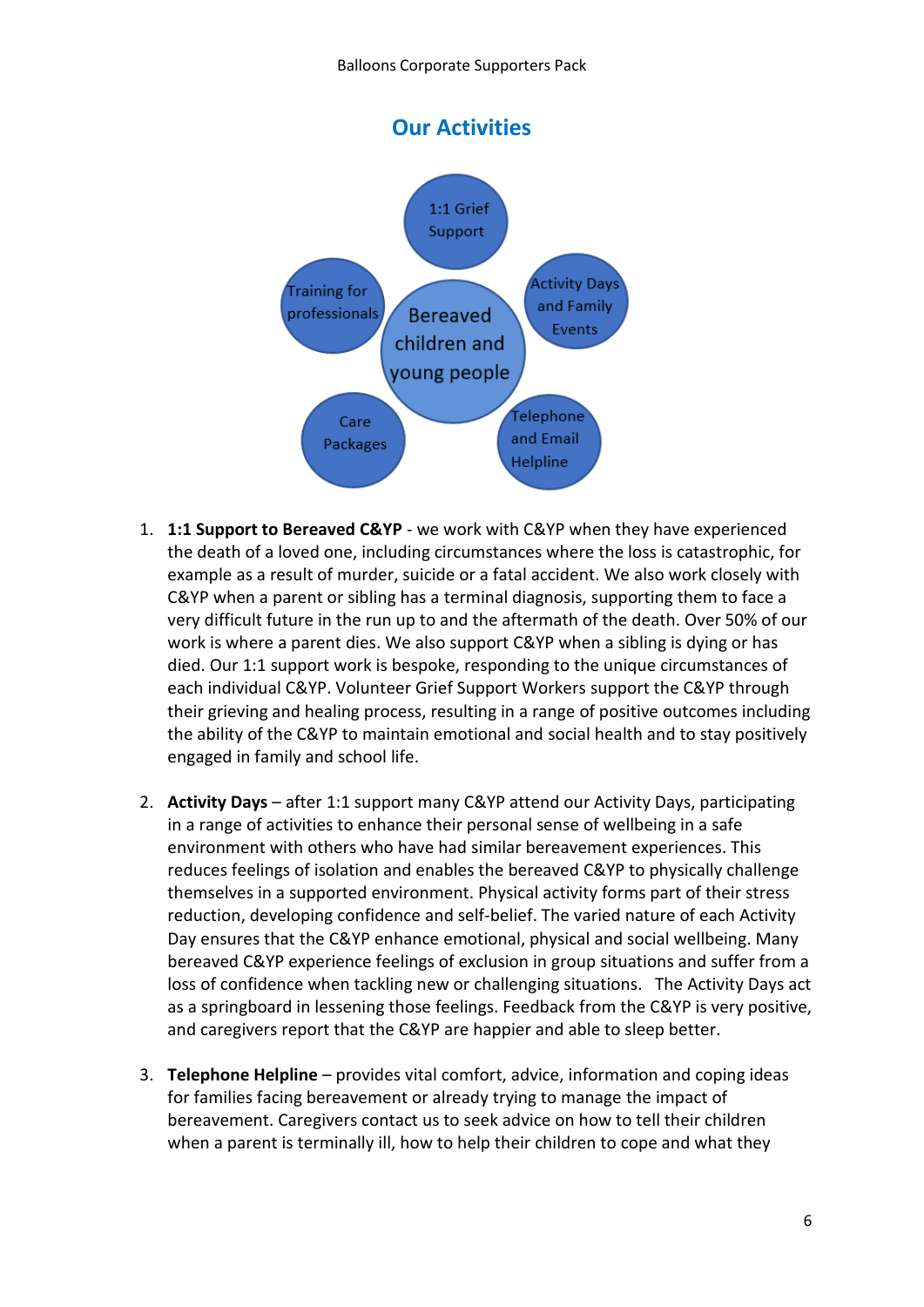might do together as a family to manage the very distressing situation they have to face.

- 4. **Practitioner Training** we provide childhood grief training for schools, GP surgeries, police, youth offending teams, hospices etc., equipping those agencies with the skills and knowledge to better support grieving C&YP and their families. We are building and enabling a strong network of child-centred agencies that can work in partnership to minimise the damage that unprocessed childhood grief can cause.
- 5. **Care Packages** we often send comfort packages to families who have experienced a traumatic bereavement. Packages includes items such as – snuggle objects, anxiety reduction toys, journals, story books and mindfulness wellbeing activities, as well as 'kits' for families to create precious memories together e.g. memory boxes, planting a memory garden. Left alone, grieving families find it very difficult to get these resources together. As one caregiver said – "When my husband died, I couldn't think straight and was really struggling to support the children. Receiving a care package from Balloons made all the difference to us and brought us together as a family as we built precious memories. Thank you so much".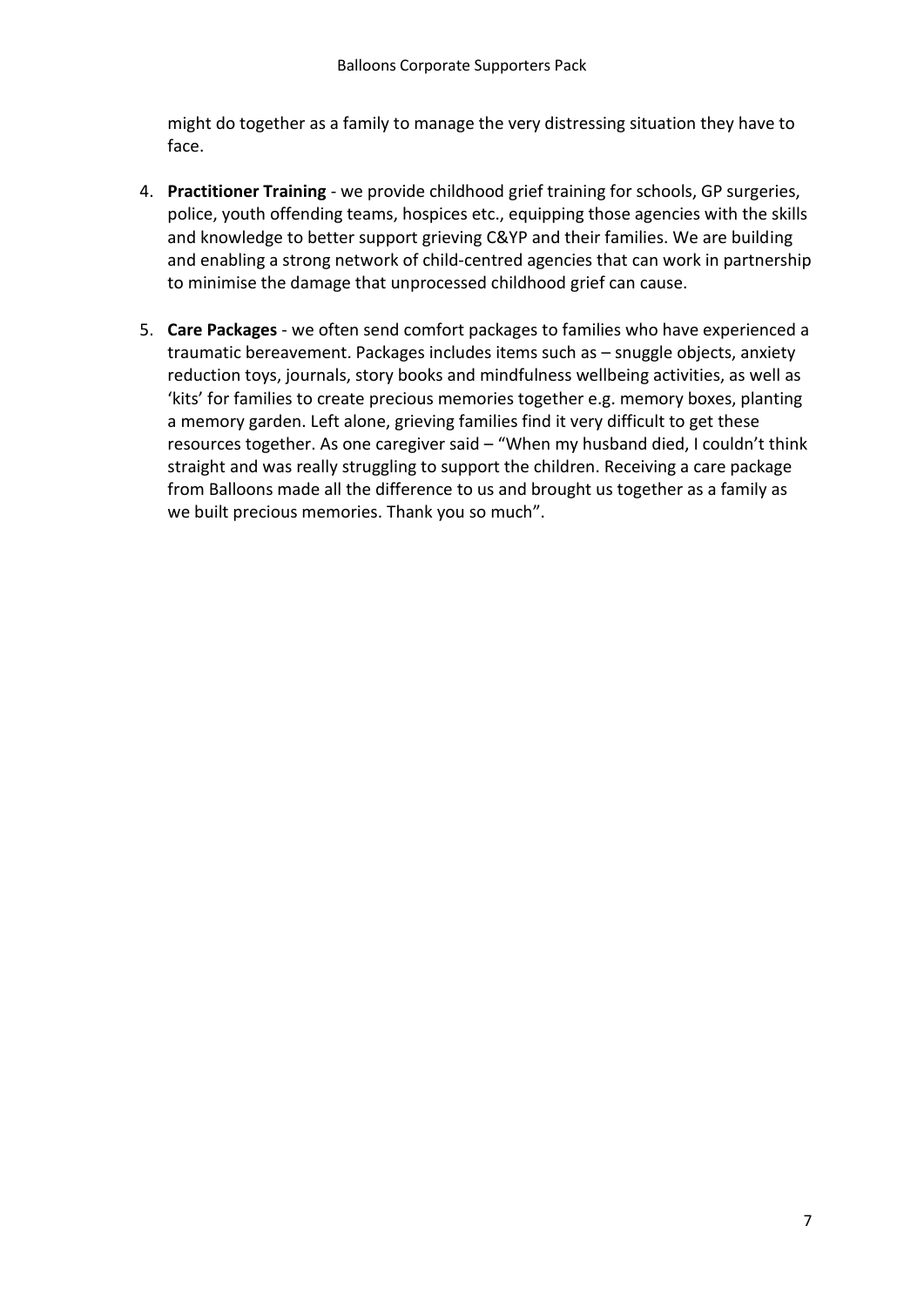### **How you can help**

We welcome new partnerships with corporate sponsors. We are always open to building a bespoke relationship so that every partner gains the maximum benefit from working alongside us.

#### **1. Let's talk!**

Ideally we want to start by meeting with you face-to-face. Then we can get to know each other and understand what we each hope to achieve from the partnership. This helps to ensure that our partnership is strong and clear from the outset.

#### **2. Charity of the Year / Staff Fundraising**

Does your company nominate a Charity of the Year? If so we would love to hear from you! We run a calendar of events that your staff can get involved with, and we will work with you to produce a tailored plan for the next year to meet your needs and objectives. Just let us know how you prefer to choose your charity - we can chat over the phone, produce a written proposal or come and present in person.

Alternatively, if your company doesn't formally choose a charity each year then why not arrange some staff fundraising? We can help with ideas and provide leaflets and information. Whether it's a bake off, a dress down day, a company away day or a 'dine in' event, every little helps!

#### **3. Sponsorship**

We are well established and respected in our local area. We can help raise your brand awareness when you sponsor one of our events, while also demonstrating your company's commitment to supporting the local community. Increasingly companies are interested in supporting one of our Activity Days for bereaved children and young people, or sponsoring the training of a volunteer.

#### **4. Volunteering**

We mainly have volunteers to provide grief support to bereaved children and young people. To become a Grief Support Worker volunteer, you need to undertake our 10-week training course, and be able to give a minimum of half a day each week (Mon – Fri) to volunteering. We periodically use volunteers for one-off events and activities as well.

#### **5. Payroll Giving**

Giving directly from your pay is tax efficient and your regular support in providing a reliable income is invaluable to Balloons. Anyone can give if his or her pay or pension is taxed through PAYE and the employer offers a Payroll Giving Scheme. The increase in value is even greater if you pay higher rate tax.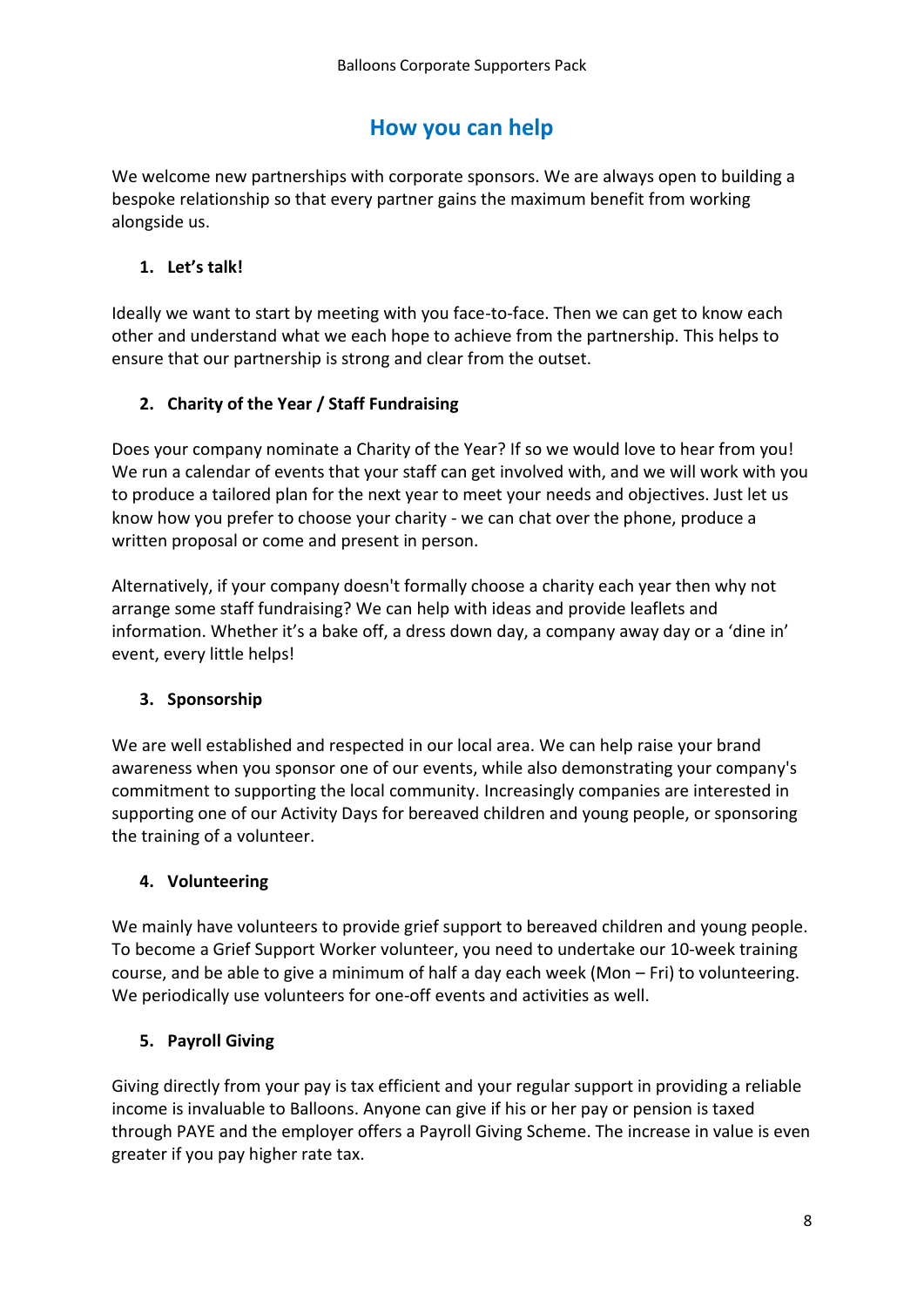#### **6. Donations / Gifts in Kind**

Donations and gifts in kind or expert support are extremely valuable to us. Whether it's through allowing us the use of your meeting rooms for free, giving professional advice or donating unwanted IT and office equipment and stationery, this support helps us to channel our funding directly towards our work with bereaved children and young people. If you have a resource that you think could be useful for us and you would be willing to donate it, then we would love to hear from you.

#### **7. What your money can buy**

The table below gives ideas of the ways in which we spend the money generously donated to us by local companies:

- £5 can pay for a Memory Box for a child to fill with treasured memories of the loved one that they have lost. We use over 120 of these boxes each year
- £10 can pay for arts and crafts materials to support a child to work creatively to process their grief. We work with over 120 children each year, so £1,250 covers the costs of arts and crafts materials for the full year
- £15 can buy a book for our resource library to support our volunteer Grief Support Workers to find new ways of supporting bereaved children. Our library is a vital resource for them and we aim to keep it current and well stocked at all times. On average we spend £400 - £500 on the library each year. We need to purchase multiple copies of some of the resources as we have so many Grief Support Workers using them
- £50 can cover the costs of travel for a volunteer Grief Support Worker for one month as they travel round our geographical area providing grief support to children. We currently 35 Grief Support Workers, on average volunteering for 10 months in the year
- £500 covers the costs of training a new Grief Support Worker, from recruitment, through to selection, screening, DBS checking and training
- £1,000 covers the costs of our children and families Christmas activity. This is a very special event and often marks the first Christmas that children face without their loved one
- £2,000 covers the annual costs for a volunteer providing 1:1 Grief Support Work. This includes running team meetings, covering all of their supervision needs in line with the British Association of Counselling and Psychotherapy guidelines, providing training and Continuing Professional Development opportunities, travel and resource expenses.